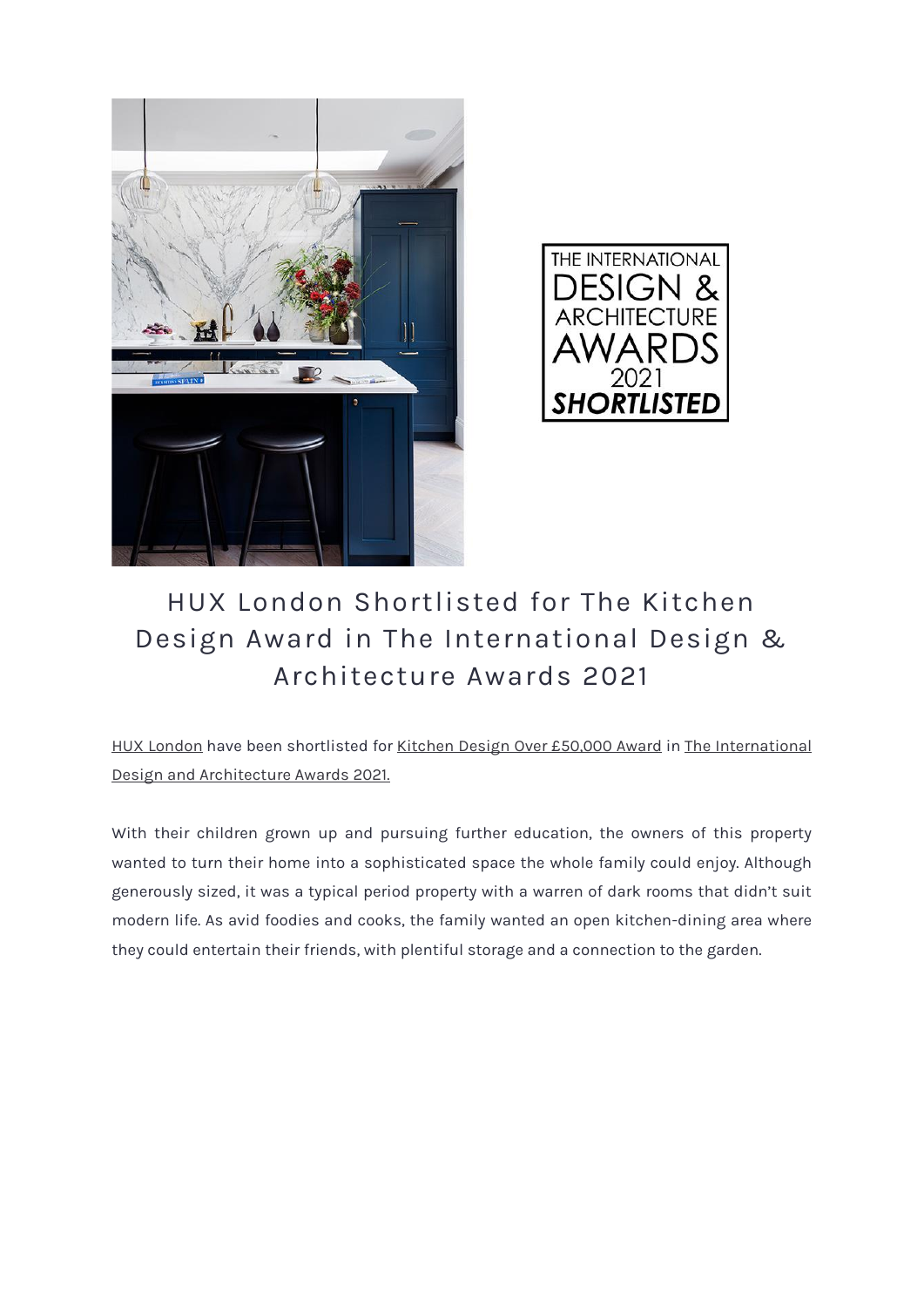

The house resides in a conservation area, so there were restrictions in place which limited what the clients could change. However, with a revised planning application, our Design + Build project partners, [Zulufish,](https://zulufish.co.uk/) were able to implement the new layout and open up the ground floor, moving the kitchen from the middle to the back of the house to make it the hub of the home.